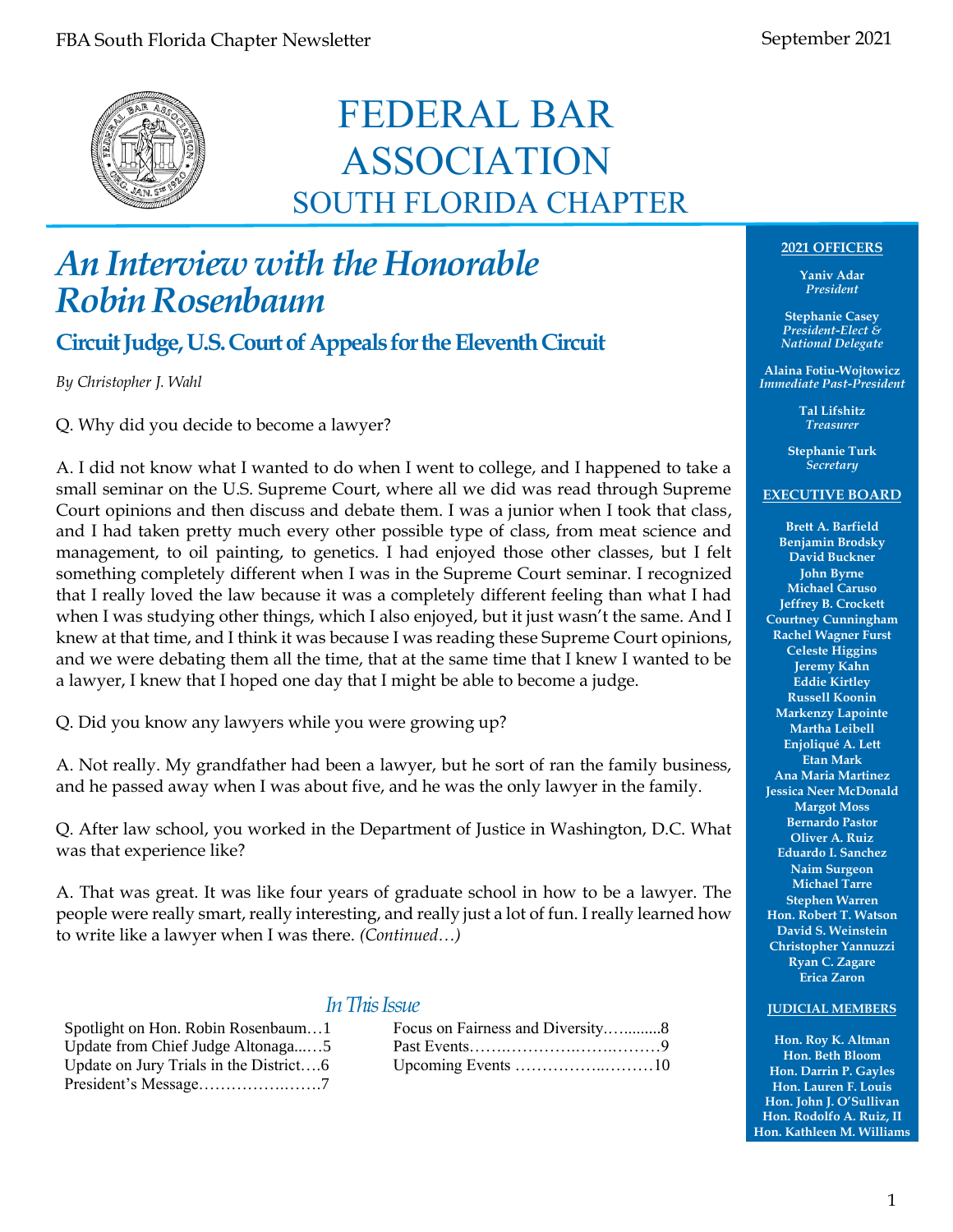I also had the opportunity to argue motions in district courts all around the country. And that was a lot of fun. Basically what we did was that we defended the constitutionality of federal laws and the policies and procedures of the agencies that administer them. So it was really exciting, and a fun place to learn how, as a practical matter, to be a lawyer.

Q. Eventually you made your way to South Florida and worked at the U.S. Attorney's Office. How did that experience compare to your experience at Main Justice?

A. That was also a great experience. I learned how to try a case when I was at the U.S. Attorney's Office. I had tried a few cases before, but I had never tried them frequently enough to become comfortable doing it. It was a lot of fun to learn how to try cases, and it was very satisfying to investigate these large financial crimes, where elderly or otherwise vulnerable people were victims, and to feel like I was making a positive contribution to prevent that type of thing from happening again. I just really enjoyed the experience, and I worked with great people there as well. I've been very fortunate to have worked with great people everywhere I've gone.



Q. You later became a federal magistrate judge. Why did you decide to try to become a magistrate judge?

A. I had always wanted to try to be a judge. The reason was that the law is very important to me. I love the law, and I think our system of justice and our rule of law is really key to having a democracy. It's extremely important. If you feel that passionately about something, or at least, if I do, I want to be a part of trying to shore that up and make sure that it continues to function to its best ability. I just wanted to be a part of doing that, and so that's why I decided to try to become a magistrate judge.

Q. What was your experience like in that position?

A. It was a good experience. It was my first experience as a judge, so I learned a tremendous amount from it. There are a lot of things as a magistrate judge that you get to do. You get to be the first interaction that people have with our criminal justice system. If somebody is arrested, the first appearance is before a magistrate judge. The magistrate judge decides whether counsel should be appointed. The magistrate judge decides what kind of bond should apply. I felt that that was a really great opportunity to allow the public to see how our justice system works. I felt really privileged to be able to be a part of it.

Q. You went on to become a district court judge. How did that experience compare to your experience as a magistrate?

A. It's very similar. There are obviously a couple of differences. One difference is that you're not doing magistrate court anymore, but the district judges and the magistrate judges work on exactly the same cases, and on exactly the same types of motions. Of course, the difference is that, if you're the magistrate judge, if it's dispositive, you're writing a report and recommendation rather than an order, whereas, as a district judge, you're writing it as an order. At least in my case, although I know that it's not the case with all magistrate judges, but at least for me, I had significantly more trials as a district judge than I did as a magistrate judge. So that was a great opportunity as well. And of course, as a district judge, you're able to try criminal cases, so that was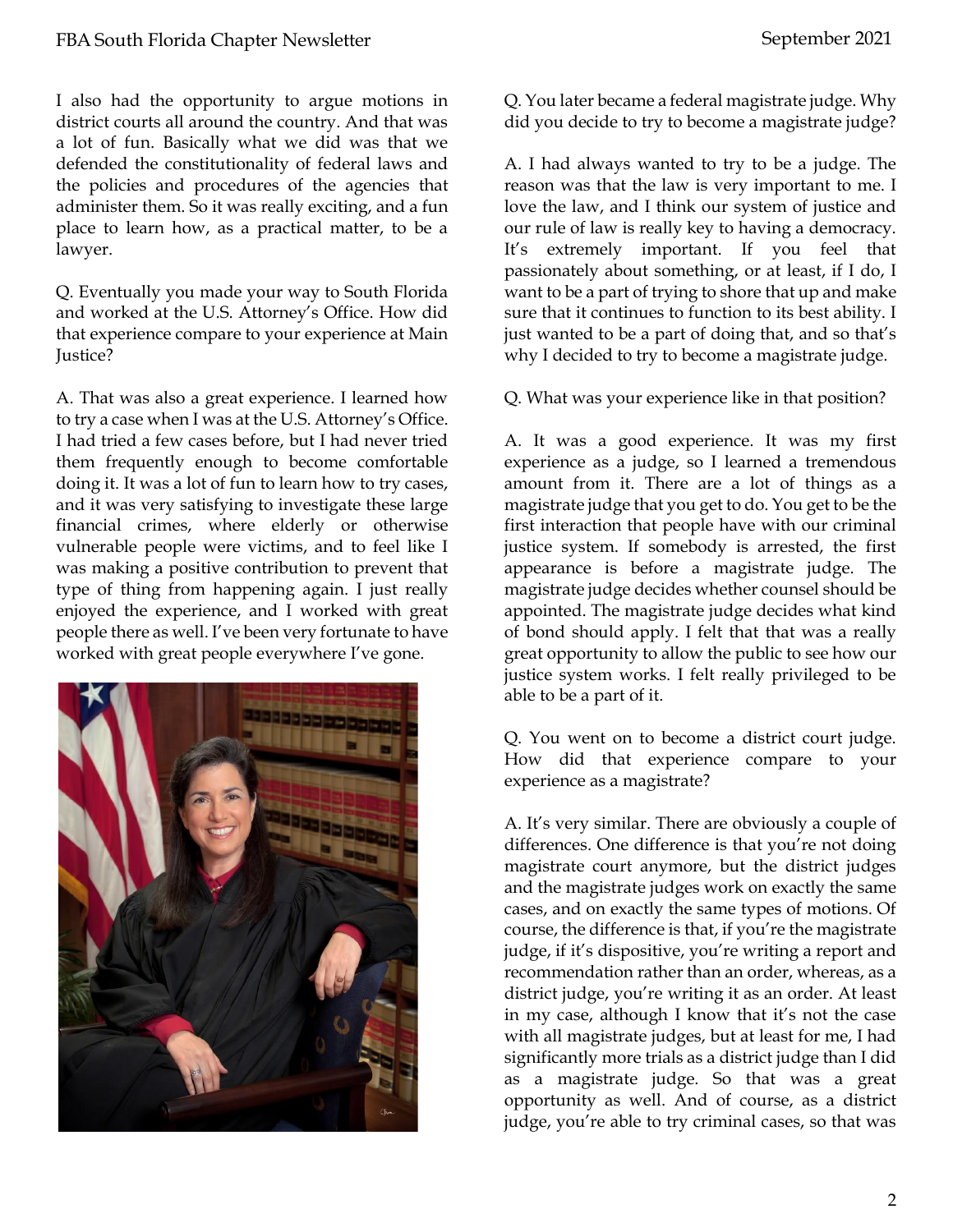a new experience for me. And I enjoyed the ability to interact with the lawyers and the parties, and it was nice to feel like I was on the front lines for our judicial system.

Q. Now you're a U.S. Court of Appeals judge. How does this current experience compare to your prior judgeships?

A. Well, I feel really lucky to have had all of them. And I've learned different things from each of them. And I've enjoyed all of them. But I think this one is the best match for what I love the most about being a lawyer, and that is the research and writing part. And I miss things about being on the district court. I miss seeing people on a regular basis, although I'm lucky because I get to spend a lot of time with my law clerks—I don't know how lucky they feel about that. It's a different kind of position in that I'm focusing my time mostly on research and writing, and that is my favorite part of the job. I love it—I think it's a great job, and I feel very, very fortunate to have the opportunity to do it.

Q. As an appellate judge, you spend a lot of time reading and writing. What makes for effective legal writing?

A. I think the most effective legal writing is legal writing that is able to clearly and simply explain the position and be persuasive in doing so.

Q. How about oral advocacy? In the appellate court, oral argument is sometimes granted for cases. What is the utility of oral argument? And what do you think is most effective in oral argument?

A. The best oral advocates are the ones who are extremely well-prepared and are fluent in their case. They know everything there is to know about the case. They know the record inside-out, and they know all of the case law. And they are able to have a conversation with the judges about their case. The best oral advocates are the ones who embrace the challenging questions and explain why the judge's concern isn't really a defining concern or doesn't really matter to the end result, rather than the attorneys who just try to survive through the oral argument and try to avoid the more challenging questions. The best oral advocates are the ones who understand that the hard questions may be the last opportunity that they have to convince the court that their position is the correct one.

Q. How do you view your role as a judge within the context of society as a whole, as opposed to just within the legal profession?

A. As I've said, I think the rule of law is critical to the continued viability of our democracy. Without the rule of law, no democracy can survive. I know technically we're a republic, but I think you get what I'm saying. In order for the rule of law to be respected, people need to have an understanding of what it is that the judges are doing. Judicial orders need to be transparent, and they need to be sincere and genuine. And so I think it's important to write simply for those members of the public who are lay people who are interested in what we're doing and how we arrive at our decisions, so that they can understand what we're doing. I understand that most people probably don't run out to read the latest opinion that comes out of the court, but for those who are interested in it, I think it's really important that they're able to understand what it is we're doing and why we're doing it and that it is all grounded in the rule of law.

Q. What, in your view, is the role of concurring opinions or dissenting opinions?

A. Sometimes you can't come to a compromise where everybody is going to feel like they can sign off on something. And when that's the case, sometimes you just feel like you have to dissent or you have to concur, because even though you agree with the outcome, we're not quite on board with how we got there. I think the importance of it is that the law is continually developing, and what is a dissent one day might become the majority opinion in the future. Or at least, if it doesn't, it might help with the development of the law, and it also hopefully forces the majority opinion to address any holes that the dissent or the concurrence might be able to point out in the majority opinion. So, for example, if I'm writing the majority opinion, and somebody else is dissenting, it's helpful to me to see where they think the weaknesses are in the majority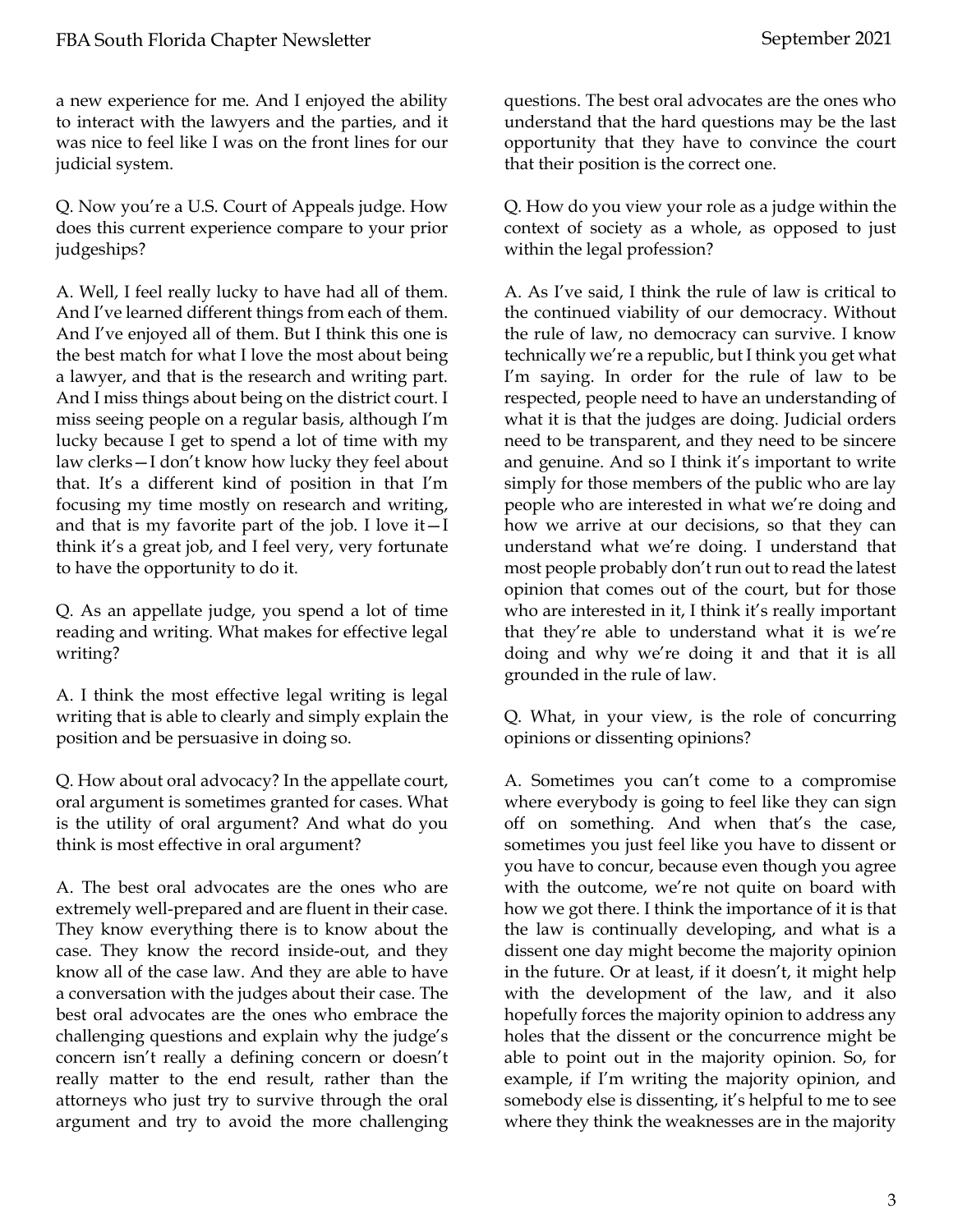opinion. And I will reconsider my views on it, and if I continue to decide that my position is correct, I will then shore up my opinion to try to respond to the points that the dissent or the concurrence would bring out. Hopefully the overall result is a better opinion all the way around and decisions that are better thought-out.

Q. You're known for being very dedicated to your job and to your family. How do you maintain that balance?

A. Well, I'm very fortunate. My husband is extremely supportive. And now that both of my kids are off at college, I have even more time that I can devote to work. But your kids go through life once, they're only kids once, and you want to be there for all of the important things, and so you try to do that, but you don't want work to suffer, especially when you have the privilege of working as a judge, and there's a lot depending on it. So you work extra hours and you are a little more flexible in how you get the time in. You're working the same amount, but you're just doing it in a more creative way.

Q. What advice would you give to newer lawyers?

A. Your reputation is really important, and it starts when you're in law school. It's important to think hard about decisions that you make and the way that you want to advocate for something and the things that you want to do in your professional career. It's important to do those things because it's important to be professional and a good person. But it's also important, if that's not enough for someone, to do those things because your reputation follows you for the remainder of your career.

Q. What advice would you give to more experienced attorneys?

A. I love the law, and I hope that people who are practicing law love the law. If you're in an area that you don't enjoy quite as much, and it's easy for me to say, I guess, but it might be a little more challenging to do in practice, to the extent that you might have the ability to try a new area, I would encourage people to do that. And I would encourage people to try new things, to try new skills, if you haven't tried a case before and the opportunity arises, to be a second chair or something of that nature, then go ahead and try that, because you might really enjoy it. So when opportunities present themselves, take advantage of them.

Q. And what advice would you give to new judges?

A. We are very lucky to have the position. Always remember every day how fortunate we are to have the position, how much trust is placed in us, and how important it is to be true to the rule of law every day.

*The South Florida Chapter of the FBA recently re-designed its website. There you will find links to past and future events, as well as helpful resources for federal practitioners. Check it out at: [https://www.fba-sdfla.org/.](https://www.fba-sdfla.org/)*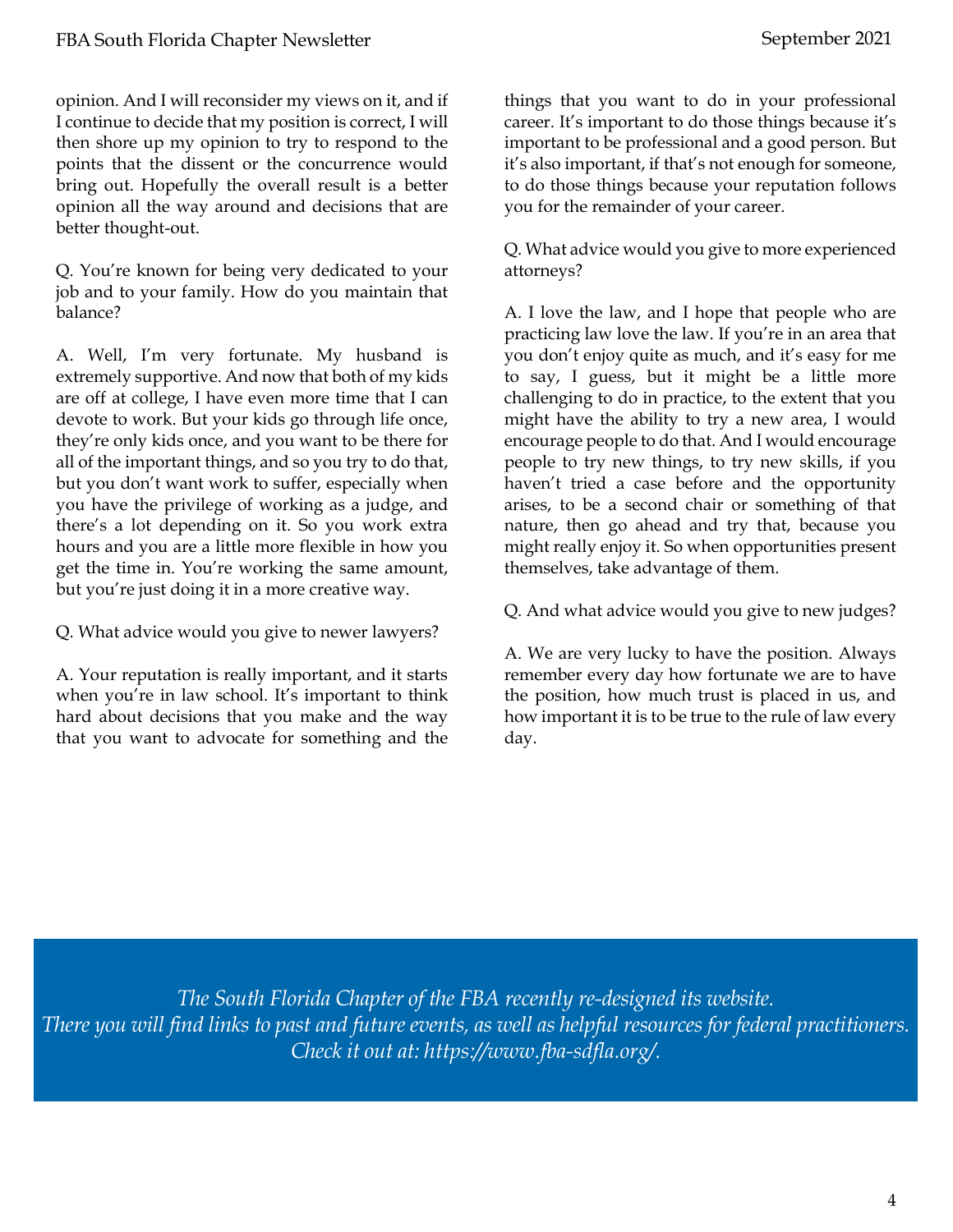# *Welcome Remarks from the District's New Chief Judge*

*From Chief Judge Cecilia Altonaga*

Historically, the Southern District of Florida has ranked among the top ten federal district courts in the country in several categories. Using pre-pandemic 2019 figures, our District ranked number five in the total number of civil cases filed. Our District was in first or second place in disposition time for civil cases. We ranked in seventh place in the number of criminal cases filed. We also occupied first place in the number of jury trials conducted; we ranked in first or second place in the number of multi-day trials.

Due to the COVID-19 pandemic, and consistent with the conservative approach adopted by state and federal courts throughout the country, our District ceased jury trials and grand jury proceedings for much of 2020. In 2020, we held 38 jury trials from January through March, the last one concluding on March 24, 2020 in Fort Lauderdale before Judge James Cohn. While our District and Magistrate Judges remained busy resolving disputes and issuing rulings advancing those cases, we were unable to give parties, in both civil and criminal cases, trials by jury.

On July 6, 2021, after 18 years of service as a District Judge, I became the District's sixteenth Chief Judge. The position, with its added responsibilities, is an honor and privilege. I have every hope and expectation that as the District's first female and Cuban American chief judge, I can continue to advance and support the District's reputation for excellence, productivity, and timeliness in delivering justice for all.

While the virus is still raging in our District and around the world, we can no longer continue to shutter our doors and postpone jury trials indefinitely. Masking and social distancing are here to stay for some time.

In recognition of our new reality, and after months of diligent work and preparation by our Judges and Court staff, including the use of outside consultants, we have made our courthouses more secure. We have installed air purifiers with ultraviolet lights and glass and plexiglass dividers in public spaces, including courtrooms; and we have purchased clear and regular masks, microphone covers, and temperature scanners. Large amounts of hand sanitizer are also readily available. Signs are up with clear instructions for social distancing. Court employees and contractors remain masked. We have worked with the General Services Administration to enhance our air filtration and cleaning systems.



We have taken a measured approach to resuming jury trials and grand jury proceedings, all the while sharing best practices and lessons learned from our experiences and those of other federal district courts throughout the country. Thanks to Judges Ursula Ungaro and Patricia Seitz, from May to July 2021, we held three "pilot" civil jury trials in Miami.

Since then, we have been steadily resuming the summoning of jurors and holding jury trials in both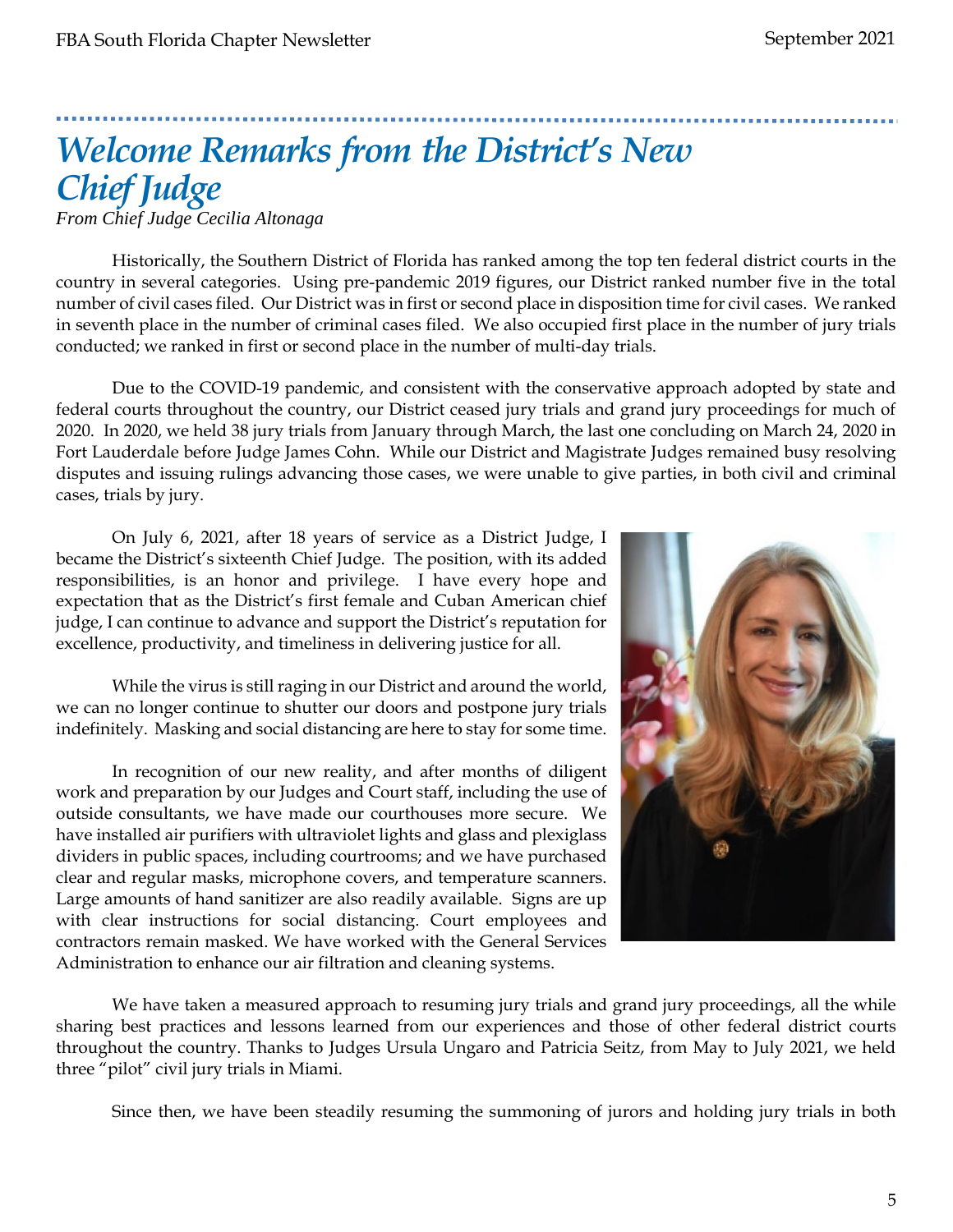criminal and civil cases. While the masking, partitions, social distancing, and other measures are not synonymous with "business as usual," we are hopeful we can make this work and keep litigants and the public safe. Following the three pilot civil jury trials, in 2021 we have held 24 jury trials: three civil and two criminal in Miami; seven civil and four criminal in Fort Lauderdale; three civil in West Palm Beach; four civil in Fort Pierce; and one civil in Key West. We have also empaneled six grand juries in Miami.

Much has been written and said about the vanishing civil jury trial. Much has been commented on the number of criminal cases that resolve by plea rather than trial. Notwithstanding the decline in jury trials in both civil and criminal cases, the right to trial by jury, and ensuring that right is not ephemeral, are key components of our District's mission and what the Judges of this Court have worked so hard to safeguard and restore after the hiatus of 2020. It is my commitment to continue collaborating with those who have made our return to a measure of normalcy possible during this early period of my term as Chief Judge.

### *Update on Jury Trials in the District*

*From Clerk of Court Angela E. Noble*

Beginning in late May, the Court conducted a series of "pilot" trials to test the safety procedures and protocols established by the Court to mitigate exposure to COVID-19. Jurors answered special COVID-19 questionnaires, were provided masks, gloves, hand sanitizer and other protective items upon arrival, and trials were held in specially constructed COVID-19 courtrooms and juror deliberation rooms. These spaces were designed by our Court's architect with guidance obtained by an infectious disease expert and an environmental engineering consultant. After each pilot trial, the presiding judge reported to the full Court. With input from the judges, staff, attorneys, and jurors in attendance, adjustments were made to further improve existing safety measures and the overall trial experience. Regular jury trials commenced on July 19, 2021. To minimize the number of jurors reporting to our courthouses, only two jury selections may take place daily at each courthouse location; one jury is selected in the morning and one in the afternoon. Temperature screening at courthouse entrances, social distancing and masks are still required. We continue to follow CDC Guidelines as the health and safety of our staff, the Bar, and the public are of utmost importance.

*If you are not already a member, join the FBA's South Florida Chapter today! Members have access to a wide array of events involving the judiciary, notable speakers, and lawyers in our community. Please visit our website for more information, [http://fba-sdfla.org/membership.](http://fba-sdfla.org/membership)*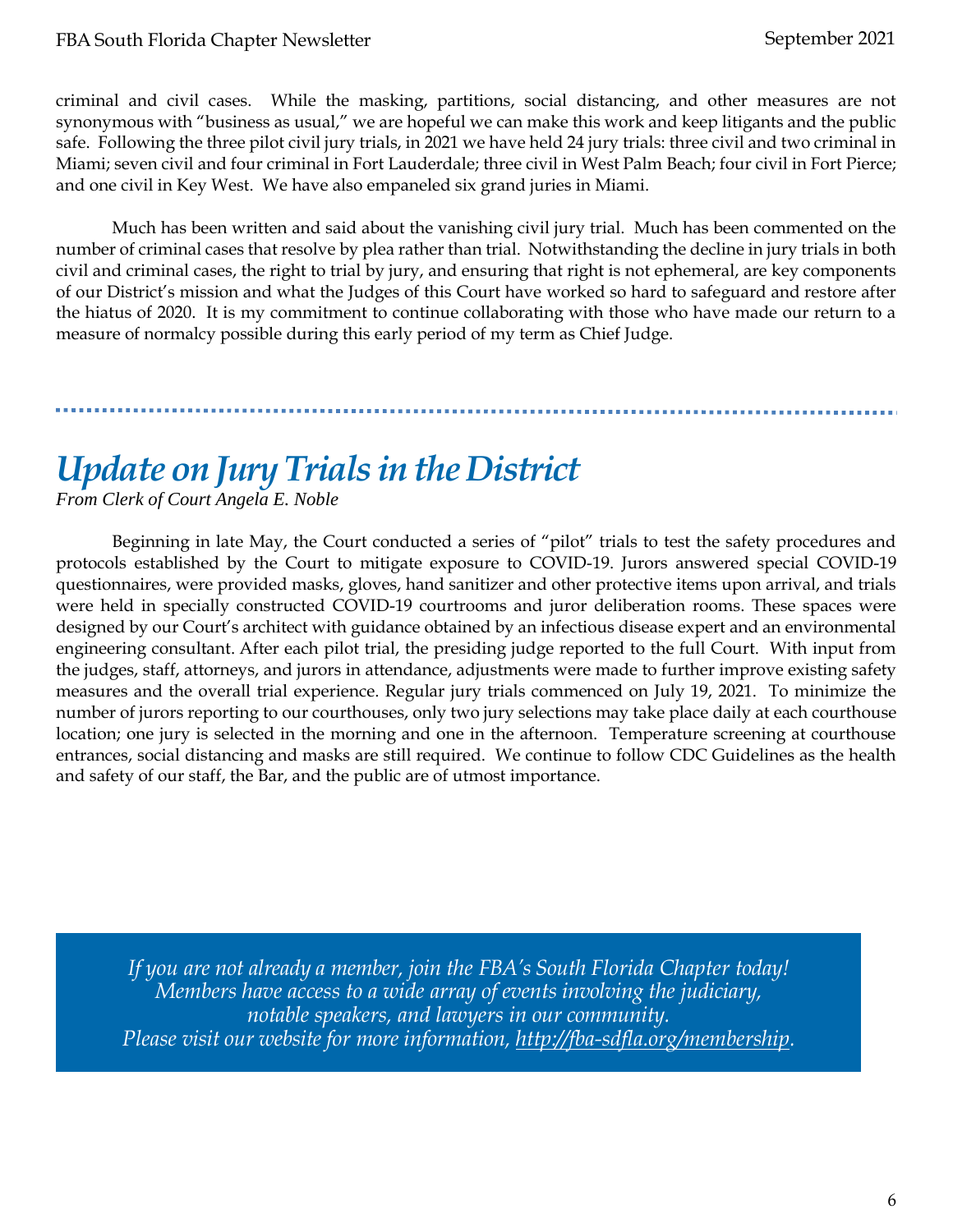# *President's Message*

*From Yaniv Adar, President*



[https://www.fedbar.org/event/fbacon21/.](https://protect-us.mimecast.com/s/U9yqCAD9QMTZ1POS8CJ4-?domain=linkprotect.cudasvc.com)

Later this month, the South Florida Chapter of the Federal Bar Association will proudly host the national Federal Bar Association's 2021 Annual Meeting & Convention right here in sunny Miami from September 23 through September 25. The cornerstone of the Federal Bar Association is its Annual Meeting & Convention, and we cannot be more excited to showcase our unique, vibrant, and diverse legal community. Whether you join in-person or virtually (the Convention has both options), attendees will have the choice of enjoying CLE panels featuring Judges Altman, Bloom, Gayles, Jordan, Louis, Ruiz, and Singhal, among other jurists from around the country. Throughout the week we will also be showcasing the Federal Bar Association's Civics Initiative, kicking off with a Civics Day event on September 22. On Thursday, September 23rd, the Southern District of Florida will be hosting an event that features a presentation by historian Dr. Paul George about the history of the Court. On Friday, September 24<sup>th</sup>, the FBA South Florida Chapter will be hosting an evening reception at Pérez Art Museum Miami.

More information about the Convention, including how to register, can be found here:

Although the Convention has been our Chapter's primary focus this year, we are already planning exciting events for the Fall. On October 21, 2021, we plan on returning to in-person lunches with a State of the District and Installation Luncheon featuring Chief Judge Cecilia M. Altonaga. In November, we look forward to welcoming back Amy Howe for her annual luncheon to discuss recent developments at the Supreme Court of the United States. While it has been an honor to serve as President of this amazing organization, I look forward to the continued growth and evolution of our Chapter under the leadership of our incoming president, Stephanie A. Casey. If you have any questions, comments, or recommendations regarding our organization, feel free to email me directly at [yaniv@markmigdal.com.](mailto:yaniv@markmigdal.com) We cannot wait to see you in a few weeks!

*The Newsletter Committee wishes to acknowledge Chapter President Yaniv Adar for his remarkable efforts leading our organization through another pandemic year, and for bringing the Chapter to its milestone event, the FBA Annual Meeting & Convention!*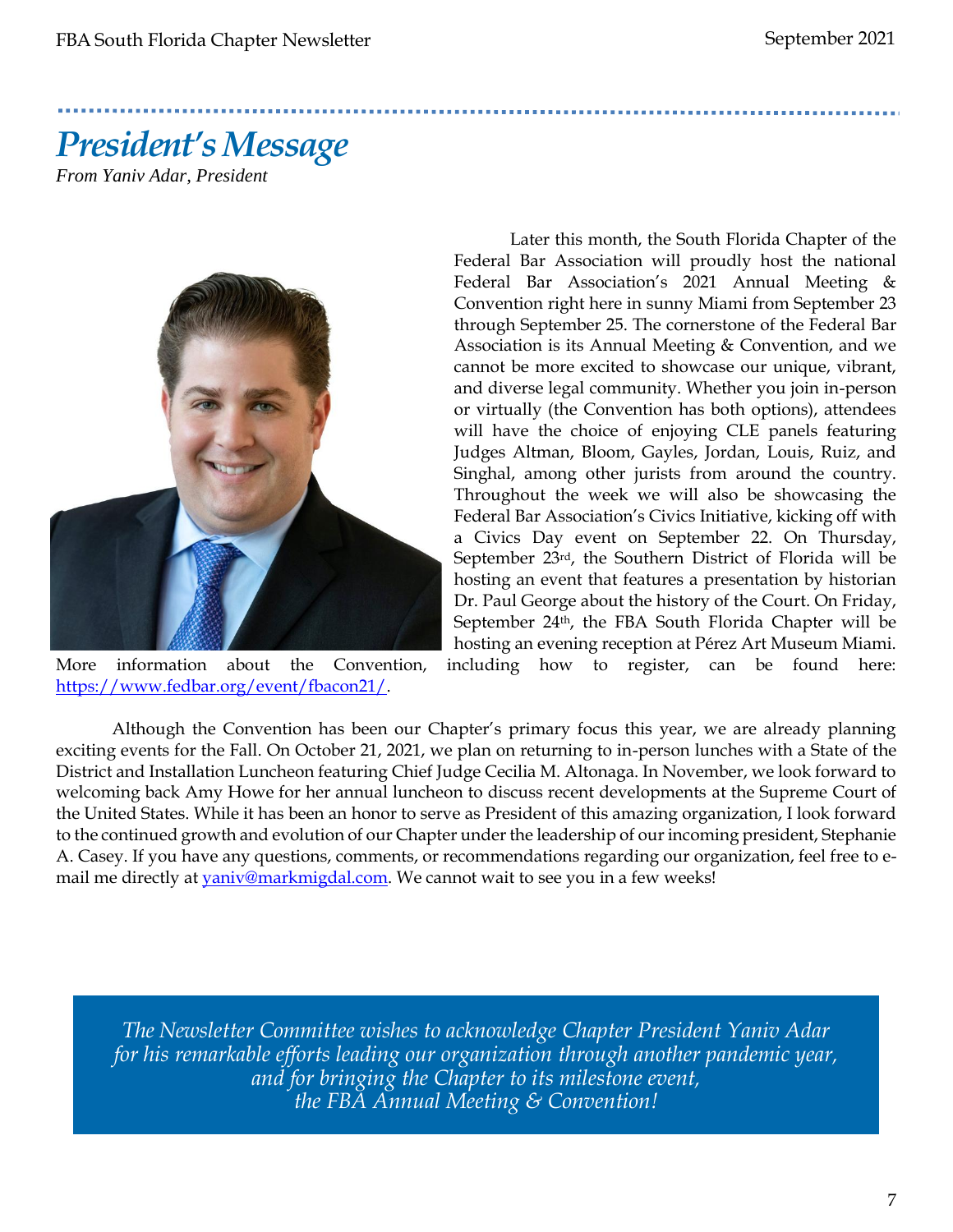## *Southern District of Florida Focuses on Fairness and Diversity*

*From Enjoliqué A. Lett*

In alignment with the Federal Judiciary and Administrative Offices of the Courts' goal to ensure that the judiciary branch reflects the communities it serves and provides equal justice and opportunity for all, the Southern District of Florida, under the leadership and with the support of Fmr. Chief Judge K. Michael Moore and Chief Judge Cecilia Altonaga created the Fairness and Diversity Committee in February of this year. The stated purpose of the Fairness and Diversity Committee is "to be a resource for the Court in addressing issues relating to race, color, sex, gender, gender identity, pregnancy, sexual orientation, religion, national origin, age or disability or any other issues impacting fairness and diversity in the District."

The Fairness and Diversity Committee has a number of responsibilities to the Court and the public. On the Court-facing side, the Committee will consider, among other subjects, diversity in court staffing, court monitors, special masters and receivers, as well as in the CJA Panel and lead and liaison counsel in MDL proceedings, all areas where diversity is often lacking. The Committee is also charged with studying the constitution of jury panels in the District and considering any other questions related to the operation of the Court consistent with promoting fairness and diversity. On the outward, community-facing side, the Committee will review outreach efforts and protocols to assist the Court in making diverse audiences aware of employment opportunities within the Court and of the great work the Court is doing.

In accordance with this latter responsibility, on July 21, 2021, the Committee supported, and its Chair and members provided, introductory remarks at the Implicit Bias & The Justice System webinar featuring William C. Snowden, founder of The Juror Project. The webinar was hosted by the South Florida, Broward, and Palm Beach chapters of the Federal Bar Association, and the Bankruptcy Bar Association, and discussed the mind sciences of implicit bias and racial anxiety and their significant influence on actors and outcomes in the criminal justice system.

The Fairness and Diversity Committee–a diverse group of jurists themselves–includes Judge William P. Dimitrouleas, Judge Darrin P. Gayles, Judge Robin L. Rosenberg, Judge Rodney Smith, Chief Bankruptcy Judge Laurel M. Isicoff, Bankruptcy Judge Erik P. Kimball, Magistrate Judge Jacqueline Becerra, Magistrate Judge William Matthewman, Magistrate Judge Shaniek Maynard, and is chaired by Judge Kathleen M. Williams. Grateful recognition is also extended to the Committee's former members, Judge Rodolfo A. Ruiz II and Judge Raag Singhal.

The South Florida Chapter of the Federal Bar Association appreciates the efforts of the Court's Fairness and Diversity Committee to raise awareness of these important issues both within the court system and the larger community. The Chapter welcomes future opportunities to work together to promote these ideals to our members and lawyers throughout South Florida.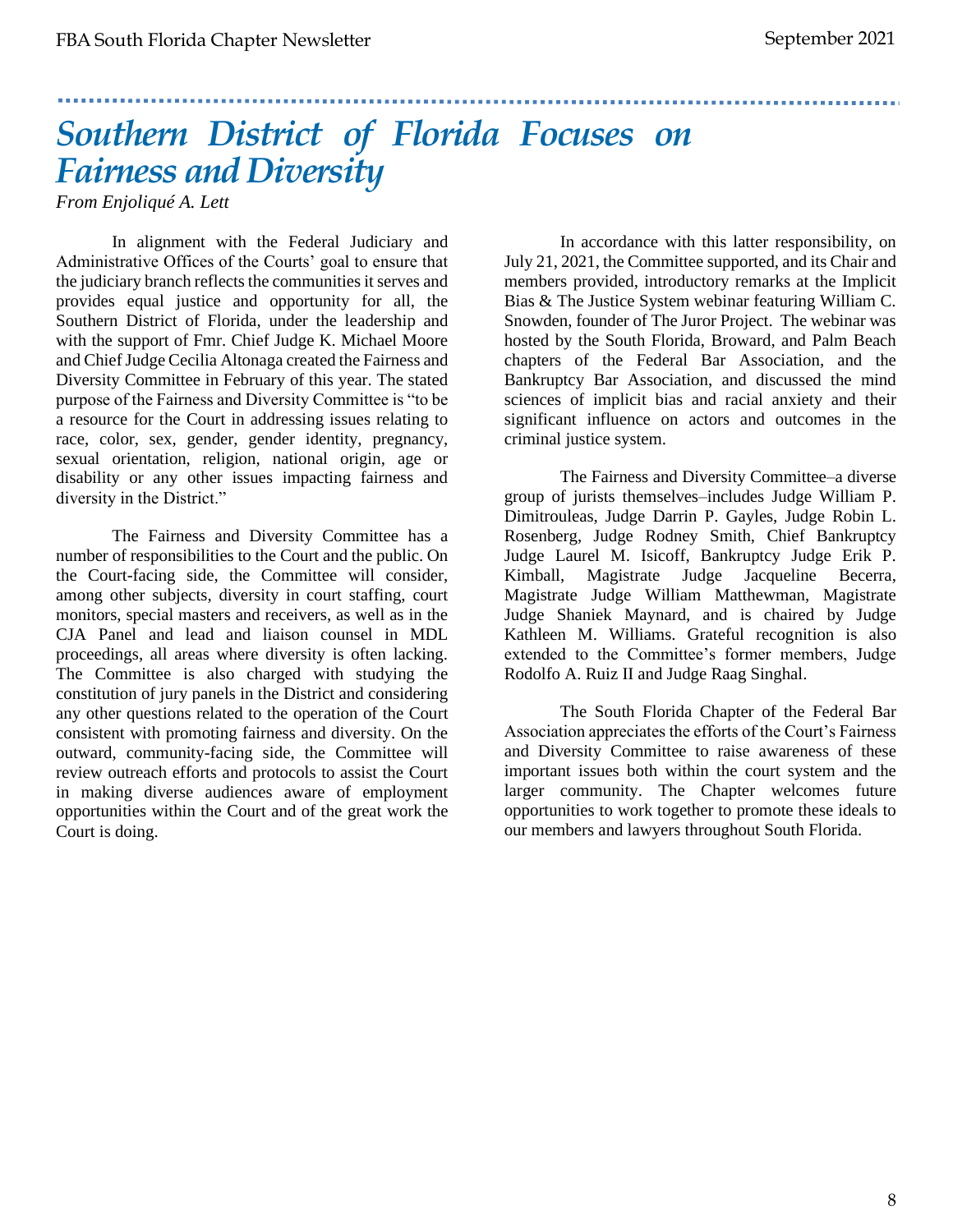### **PAST EVENTS**

*Civil Discourse and Difficult Decisons.* On March 19, 2021, our Chapter, along with the U.S. District Court for the Southern District of Florida, Miami Division, held the Civil Discourse and Difficult Decisions program, with U.S. District Judge Beth Bloom presiding. CD3 is a civics education program for high school and college students that focuses on civility and decision-making skills. Approximately 20 enthusiastic students from Southwest Senior High School participated in the program via Zoom. The next CD3 program is scheduled for October 15, 2021. Contact Stephanie Turk at sturk@stearnsweaver.com or Yisel Valdes at yisel.valdes@gmail.com if you would like to volunteer your time!

*Law Day.* On April 27, 2021, the U.S. District Court for the Southern District of Florida, Miami Division, and leaders from the South Florida, Broward, and Palm Beach Counties Chapters of the Federal Bar Association celebrated Law Day. The presentation of the program via Zoom allowed the volunteer attorneys and United States District Court Judge Beth Bloom to reach nearly 1,000 students across three South Florida counties. The discussion centered on the ABA theme, "Advancing the Rule of Law Now."

*Meet Judge Raag Singhal*. On April 29, 2021, many members had the pleasure of meeting Judge Raag Singhal through an engaging interview conducted by Judge Roy Altman. While one highlight may have been the description of Judge Singhal's extraordinary comic book collection, all were inspired by Judge Singhal's congeniality and life story. Judge Singhal paid tribute to his parents and spouse, who have guided and supported his journey through life as a prosecutor and then criminal defense lawyer, before his transition to service as a state court judge and, presently, on the federal bench.

*Dirty Gold: The Rise and Fall of an International Smuggling Ring.* On May 20, 2021, the Chapter welcomed authors Jay Weaver and Nicholas Nehamas to discuss their critically acclaimed book, Dirty Gold: The Rise and Fall of an International Smuggling Ring. The authors were interviewed by a panel that included the federal prosecutor who investigated and prosecuted the case—Colson Hicks Eidson partner Frank Maderal. Evelyn Sheehan, a partner at Kobre & Kim and a former federal prosecutor as well, moderated the panel.

*Meet Our Clerk of Court!* On June 8, 2021, Judge Marcia G. Cooke presented a conversation with Court Administrator – Clerk of Court Angela E. Noble. The event provided useful background about the role of the Clerk's office and offered helpful tips for those who routinely practice in the Southern District.

*Boardroom Lunch Series: U.S. Attorney Tony Gonzalez. On July 12, 2021, the Chapter kicked off its 2021* Summer Boardroom Luncheon series with featured speaker Juan Antonio "Tony" Gonzalez, the Acting United States Attorney for the Southern District of Florida. The discussion was varied and wide-ranging. U.S. Attorney Gonzalez talked about his career path and the USAO's work on many fronts, including money laundering and

**Become a Mentor** 

to a law student! Email Christopher Yannuzzi yannuzzi@irlaw.com

#### **Newsletter Editor**

Erica Zaron

Have a suggestion for future newsletter content?

Email the committee at Federalbar.southflorida@ gmail.com Attn: Newsletter **Committee**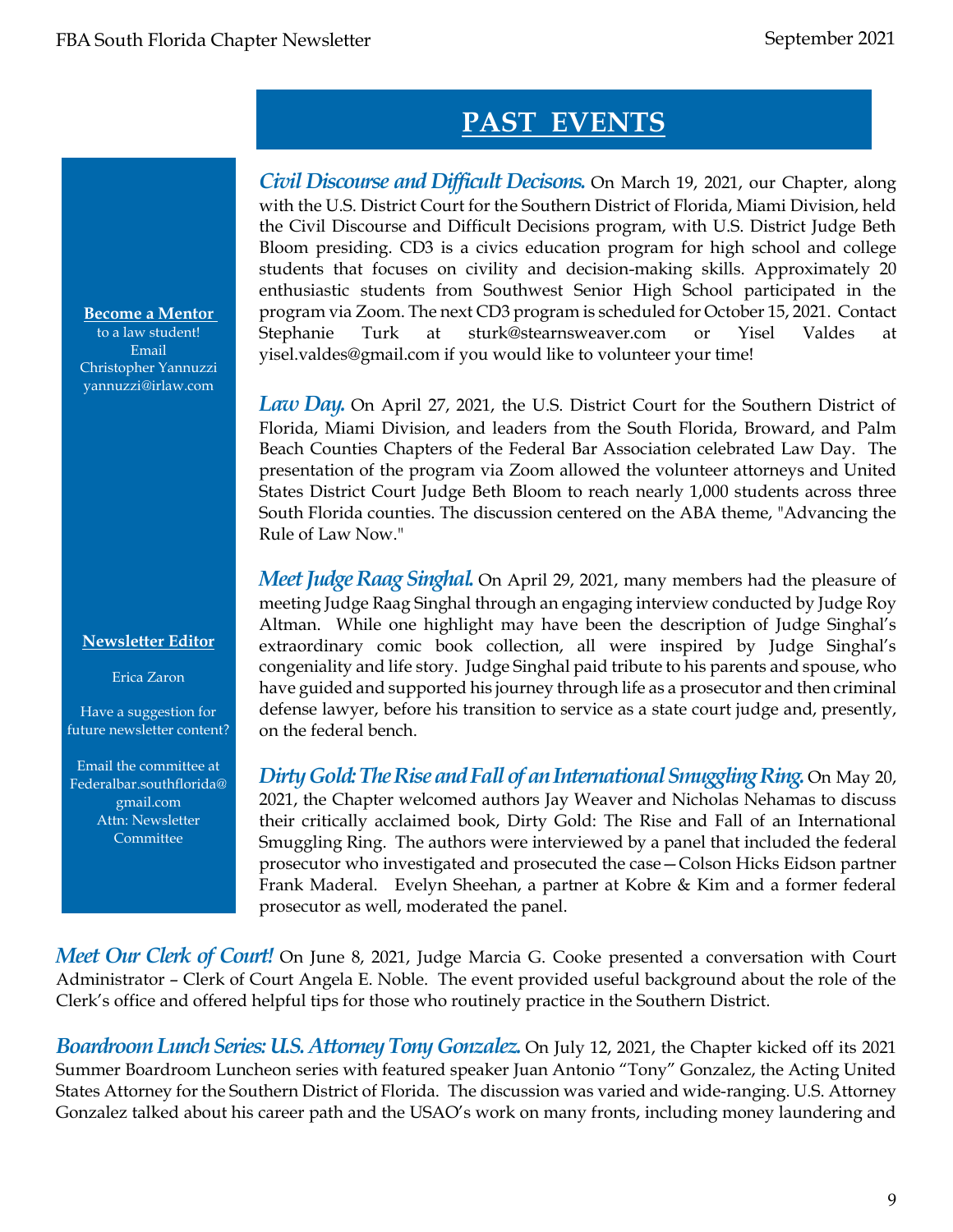Paycheck Protection Program (PPP) fraud in South Florida, a "sunny place for shady people." He also addressed some of the challenges his office faced during the pandemic. Our Chapter thanks U.S. Attorney Gonzalez for an interesting and informative discussion with our members.

*Tri-County FBA Event: Implicit Bias & the Justice System.* On July 21, 2021, the South Florida, Broward, and Palm Beach chapters of the Federal Bar Association and the Bankruptcy Bar Association hosted a zoom Diversity event, Implicit Bias & The Justice System. The program featured William C. Snowden, the founder of The Juror Project, who discussed the mind sciences of implicit bias and racial anxiety and their influence on actors and outcomes in the criminal justice system. United States District Court Judges Kathleen Williams, Robin Rosenberg, and Rodolfo Ruiz, who serve on the Southern District of Florida's Fairness & Diversity Committee, provided introductory remarks.

*Boardroom Lunch Series: Bruce Moyer.* On August 11, 2021, the South Florida Chapter held its final summer boardroom luncheon, featuring Bruce Moyer, Counsel for Government Relations to the Federal Bar Association in Washington, D.C. for the past 25 years. Bruce reviewed current legislative proposals to expand the size of the federal judiciary and explained how the FBA develops initiatives for congressional consideration and provided an overview of the blue slip process used in district court nominations. We wish Bruce well as he leaves his long, distinguished affiliation with the FBA.

### **UPCOMING EVENTS**

*Civics Day in Miami.* On September 22, 2021, as part of our Annual Meeting and Convention, FBA members will share civil discourse skills and discuss constitutional issues with students in Miami-Dade County public high schools. Judges and attorneys will participate in "Civil Discourse and the Constitution," an extension of the "Civil Discourse and Difficult Decisions" program founded right here in the Southern District by United States District Judges Beth Bloom and Robin Rosenberg.

*FBA Annual Meeting and Convention in Miami.* Running from September 23 through 25, the Chapter is excited to be hosting the Federal Bar Association's Annual Meeting and Convention for the first time ever! With opportunities to participate either virtually or in person, members have a unique opportunity to showcase our beautiful city and Chapter to the national membership and play an active role in shaping the organization.

*FBA South Florida Chapter Reception.* On September 24 , 2021, as part of the Annual Meeting and Convention, the Chapter invites all Convention attendees to a reception to be held at the Pérez Art Museum Miami. Tickets may be purchased online. We look forward to seeing you there!

*State of the District Luncheon with Chief Judge Altonaga and FBA Installation of Officers.* On October 21, 2021, Chief Judge Altonaga will give her "State of the District" remarks at an in-person luncheon. At the same luncheon, we will install our incoming FBA officers. Join us to hear from the District's first female and Cuban American chief judge and to wish our new officers well!

*Supreme Court Expert Amy Howe.* In November, we will host reporter and former editor of SCOTUSblog, Amy Howe, for our annual update on happenings at the United States Supreme Court. This is always a premier event for our chapter. You don't want to miss it!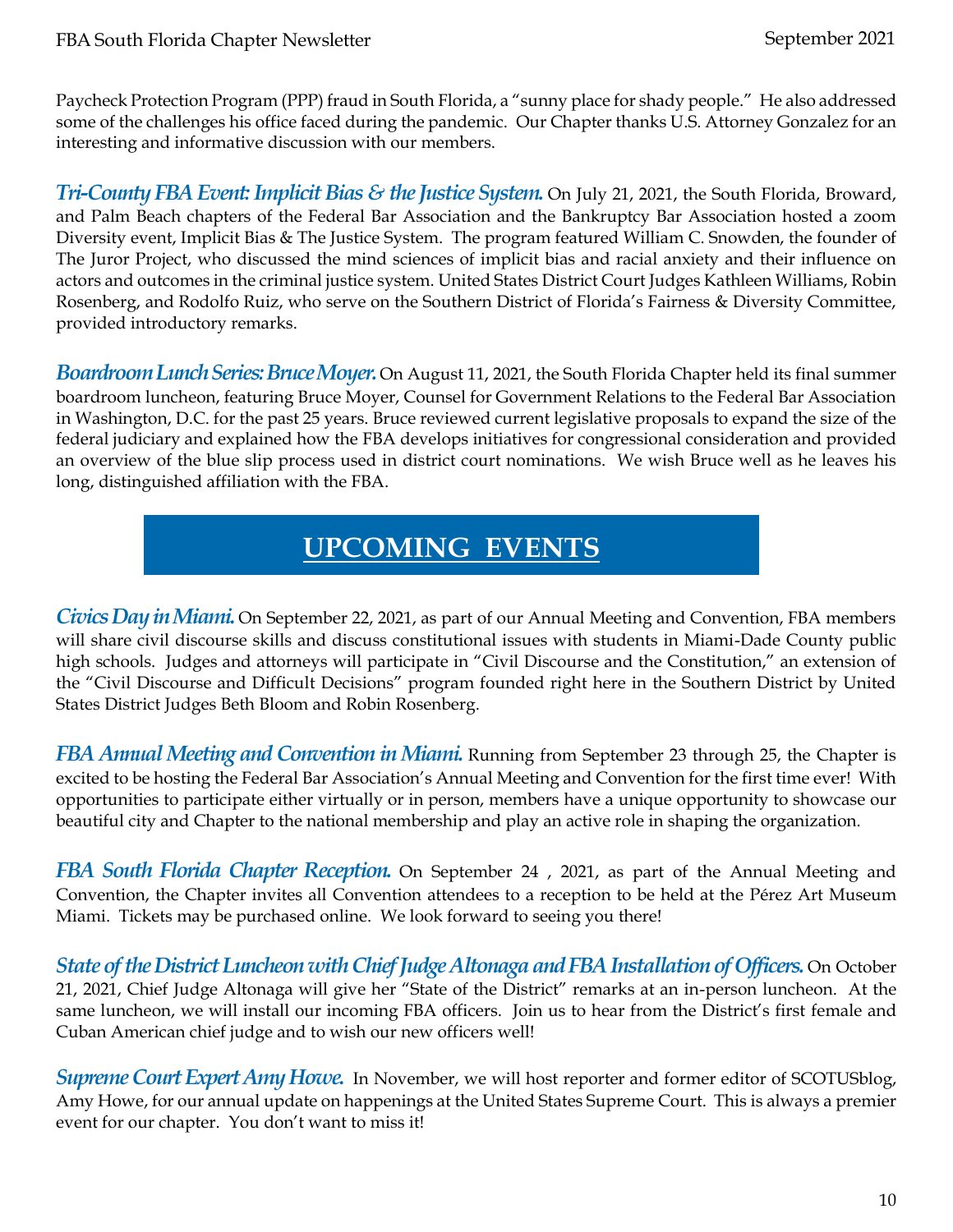